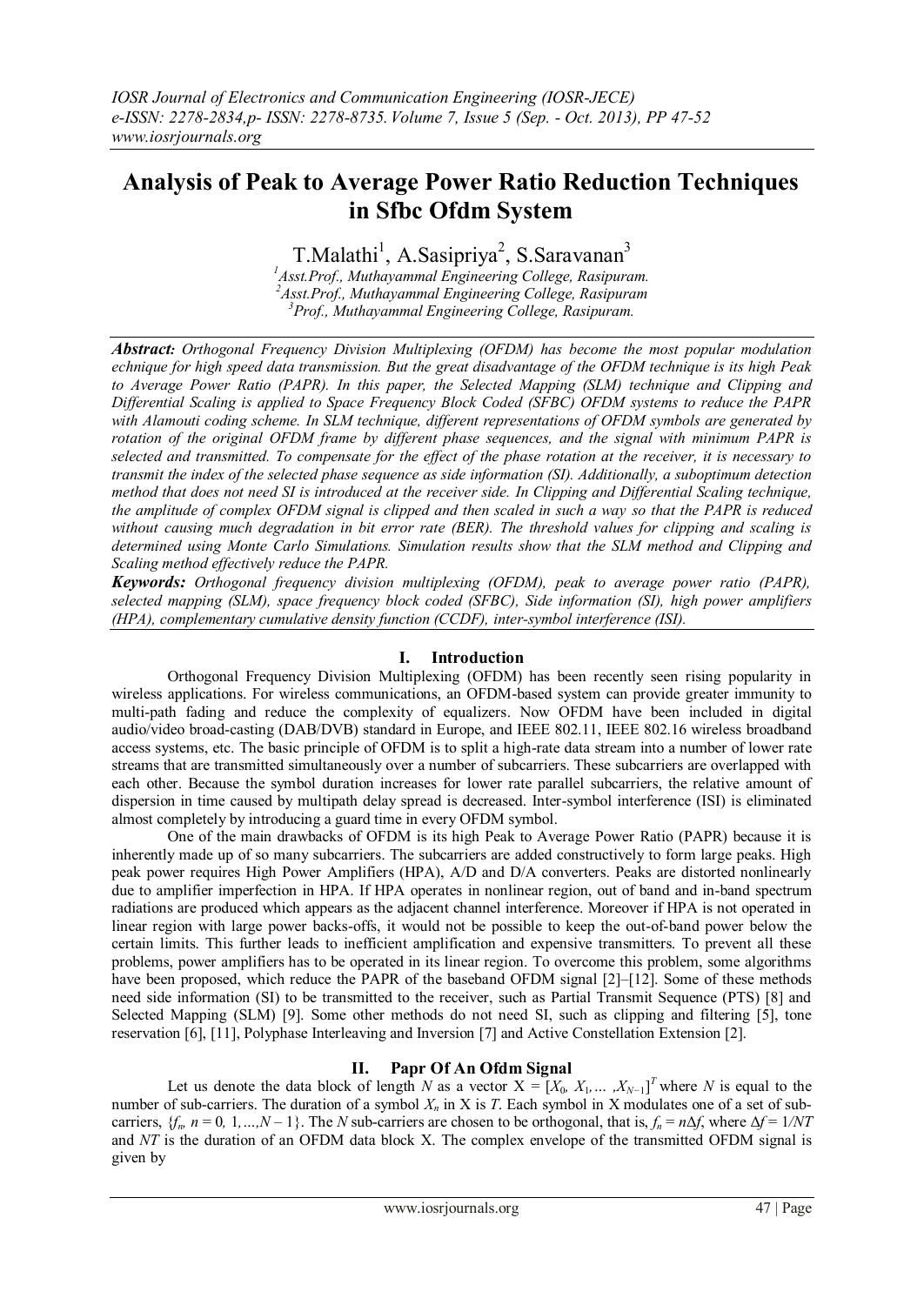$$
x(t) = \frac{1}{\sqrt{N}} \sum_{k=0}^{N-1} X_k e^{j2\pi f_k t}, 0 \le t \le NT
$$
 (1)

Presence of large number of independently modulated sub-carriers in an OFDM system the peak value of the system can be very high as compared to the average of the whole system. This ratio of the peak to average power value is termed as Peak-to-Average Power Ratio. Coherent addition of N signals of same phase produces a peak which is N times the average signal. The PAPR of the transmitted signal in (1) is defined as

PAPR(x) = 
$$
\frac{\max n \cdot \mathbb{I}[x(n)]^2}{E\{ |x(n)|^2 \}}
$$
 (2)

In principle, PAPR reduction techniques are concerned with reducing  $max|x(t)|$ . The Cumulative Distribution Function (CDF) is one of the most regularly used parameters, which is used to measure the efficiency of any PAPR technique.

#### **III. Space Frequency Block Coded Orthogonal Frequency Division Multiplexing System Model**

In SFBC-OFDM systems with two transmitter antennas, the frequency-domain vector transmitted from the *p*th antenna is denoted by

$$
Xp = [Xp(0), Xp(1), \dots, Xp(Nc-1)]
$$
 (3)

It is noteworthy that the orthogonality of the space frequency matrix **C** leads to full diversity at the receiver side. We have the space frequency matrix as follows. In this form will be the SFBC frames are made for transmitting by two transmitter antennas. We convert a normal BPSK signal to a SFBC signal for two transmitter ntennas.

input bpsk1(1) = input bpsk(1);  $input_bpsk1(2) = -conj(input_bpsk(2));$ input\_bpsk2(1) = input\_bpsk(2);<br>input\_bpsk2(2) = conj(input\_bpsk  $\overline{\text{conj}(\text{input } \text{bpsk}(1))}$ 

The sfbc inputs are as follows input  $bpsk1(1)$  is the first input to the first antenna, input  $bpsk1(2)$  is the first input to the second antenna input  $bpsk2(1)$  is the second input to the first antenna and input  $bpsk2(1)$  is the second input to the second antenna. This can be represent in matrix form as follows

 $X1(2v)$   $X1(2v + 1)$  $\begin{pmatrix} 2\sqrt{2} & 4\sqrt{2} & 4\sqrt{2} & 4\sqrt{2} & 4\sqrt{2} & 4\sqrt{2} & 4\sqrt{2} & 4\sqrt{2} & 4\sqrt{2} & 4\sqrt{2} & 4\sqrt{2} & 4\sqrt{2} & 4\sqrt{2} & 4\sqrt{2} & 4\sqrt{2} & 4\sqrt{2} & 4\sqrt{2} & 4\sqrt{2} & 4\sqrt{2} & 4\sqrt{2} & 4\sqrt{2} & 4\sqrt{2} & 4\sqrt{2} & 4\sqrt{2} & 4\sqrt{2} & 4\sqrt{2} & 4\sqrt{2$  $X(2v)$   $X(2v + 1)$  $X * (2v + 1) -X * (2v)$  $(4)$ where  $v = 0, 1, \ldots,$  Nc/ 2-1.

The vectors X1 and X2 can be generated from the original OFDM frame X**.** The vectors X1 and X2 are passed through the IFFT operation to yield the time-domain samples  $x_1(n)$  and  $x_2(n)$ ,  $0 \le n \le N - 1$ . It is noteworthy that the orthogonality of the space frequency matrix **C** in (4) leads to full diversity at the receiver side, i.e.,

 $CC^H = |X(2v)|^2 + |X(2v + 1)|^2$  $\mathbf{I}_2$  (5) where  $I_n$  is the  $n \times n$  identity matrix. The PAPR of the *p*th antenna is defined by

PAPR{ 
$$
x_p
$$
} = 
$$
\frac{\max \left( \frac{x p(n)}{2} \right)}{E \{ |xp(n)|^2 \}}
$$
 p= 1, 2 (6)

where  $E\{\cdot\}$  is the mathematical expectation. The overall PAPR of the SFBC-OFDM system is defined by

$$
PAPR = \max_{p \in \{1,2\}} PAPR\{\mathbf{x}_p\} \tag{7}
$$

## **IV. Selected Mapping For Peak-To-Average Power Ratio Reduction Of Space-Frequency Block Coded (Ofdm) Systems**

In this paper, it is shown that the simplified SLM technique can be applied to SFBC-OFDM systems with two transmitter antennas and Almouti coding scheme without changing the orthogonality of space frequency coding. In this method, the optimum phase sequence is applied to the OFDM frames of two antennas such that the SFBC structure remains constant. Then, it will be shown that, at the receiver side, the optimum phase sequence can be detected without SI. Detection of phase sequence index does not need any extra transmission power or extra computation complexity of the transmitter and only uses the intrinsic redundancy of the SFBC code.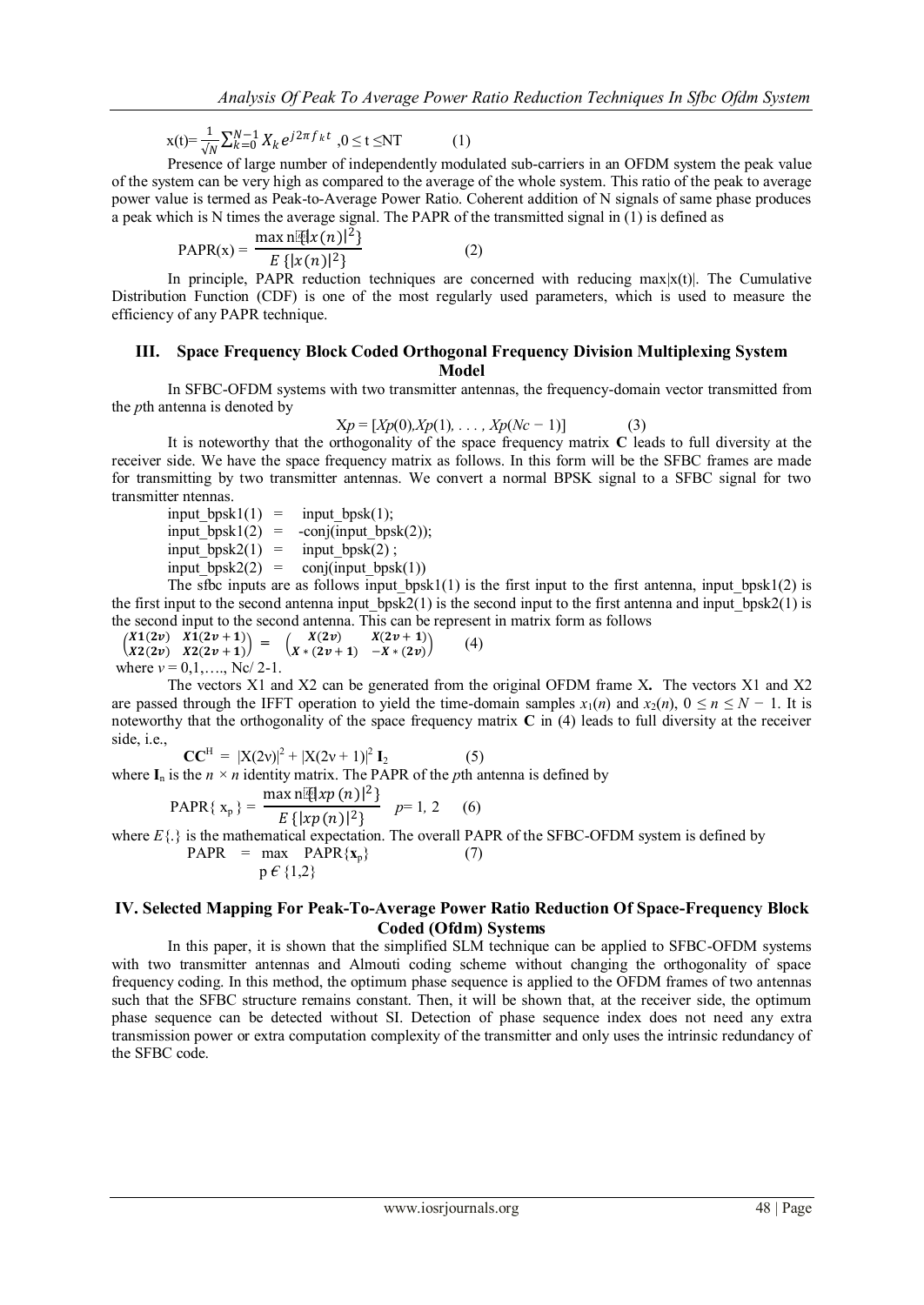

Fig.1. Block diagram of SFBC OFDM transmitter with two transmitter antennas and with SLM method for PAPR reduction.

The Block diagram of SFBC OFDM transmitter with two transmitter antennas and with SLM method for PAPR reduction is shown in the Fig 1.Vectors X1 and X2 can be multiplied by *D* different phase sequences to yield the minimum PAPR representation, but the SFBC structure must remain constant, so that full diversity can be achieved. In simplified SLM for PAPR reduction of spatial multiplexed OFDM has been proposed. In this scheme, the OFDM frames of the antennas are simultaneously modified with the same single-phase sequence. This leads to reduction in the number of bits that must be transmitted as SI.

In this paper, this approach is used for SFBC-OFDM systems. It is shown that, if this method is used for the SFBC-OFDM system, then the intrinsic redundancy of space frequency coding can be used to detect the index of the phase sequence at the receiver side without SI. Based on this approach, *D* different representations of the signals x1 and x2 are generated.

 $X_1^d = IFFT_N \{X_1 \otimes b^d\}$ 

 $X_2^d = IFFT_N \{X_2 \otimes b^d\}, \ \ 0 \le d \le D-1$  (8)

It has been shown that a simple and optimal choice for the phase sequences is a random selection of 0 and  $\pi$  with equal probabilities. In this case, the complexity of the phase rotation is very low, because  $b^d(k) = ej0$  $= +1$  or  $b^d(k) = ej\pi = -1$ ; thus, the multiplication of the frequency-domain vectors by the vector  $b^d$  is via the sign change of some of the symbols.

By keeping the space frequency code orthogonal, full diversity can be achieved at the receiver side. Consider an OFDM consisting of *N* subcarriers. Let a block of *N* symbol  $X = XK$ ,  $k = 0,1,2,...,N-1$  is formed with each symbol modulating one of a set of subcarriers.  $\{f_k, k=0,1,2,...N-1\}$ . The *N* subcarriers are chosen to be orthogonal, that is,  $f_k = k\Delta f$ , where  $\Delta f = \frac{1}{N^2}$  $\frac{1}{NT}$  and T is the original symbol period. Therefore, the complex baseband OFDM signal can be written as

$$
x(t) = \frac{1}{\sqrt{N}} \sum_{k=0}^{N-1} X_k e^{j2\pi f_k t}, 0 \le t \le NT
$$
 (9)

In general, the PAPR of OFDM signal is defined as the ratio period between the maximum instantaneous power and its average power during an OFDM symbol.

$$
PAPR = \frac{\max_{0 \le t \le NT} [|x(t)|^2]}{1/(NT) \int_0^{NT} |x(t)|^2 dt}
$$
(10)

Reducing the max  $|x(t)|$  is the principle goal of PAPR reduction techniques. In practice, most systems deal with a discrete-time signal, therefore, we have to sample the continuous-time signal x(t).

To better approximate the PAPR of continuous-time OFDM signals, the OFDM signals samples are obtained by times oversampling. By sampling x(t) defined in Equation, at frequency  $f_s = L/T$ , wher *L* is the oversampling factor, the discrete-time OFDM symbol can be written as

$$
x(n) = \frac{1}{\sqrt{N}} \sum_{k=0}^{N-1} X_k e^{j \frac{2\pi}{NL} k n}, 0 \le n \le NL \qquad (11)
$$

Equation (11) can be implemented by using a length  $(NL)$  IFFT operation. The new input vector *X* is ex-tended from original *X* by using the so-called zero-padding scheme, *i.e.*, by inserting zeros in the middle of *X*. The PAPR computed form the *L*-times oversampled time domain OFDM signal samples can be defined as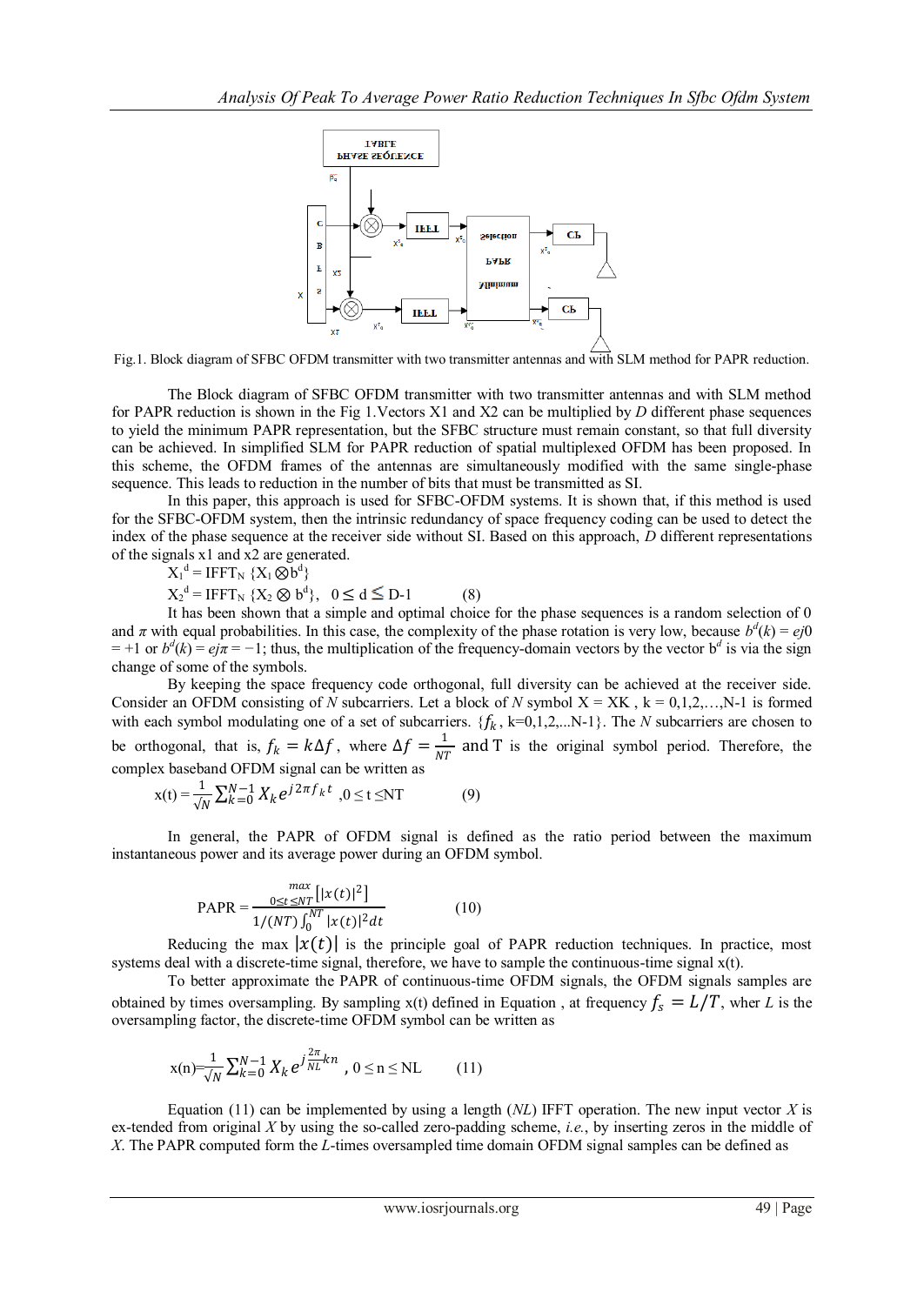$$
PAPR[x(n)] = 10log \frac{\max\limits_{0 \le t \le NL-1} [|x(n)|^2]}{E[|x(n)|^2]} \quad (12)
$$

We can evaluate the performance of PAPR using the cumulative distribution of PAPR of OFDM signal. The cumulative distribution function (CDF) is one of the most regularly used parameters, which is used to measure the efficiency of and PAPR technique. The CDF of the amplitude of a signal sample is given by

$$
F(z)=1-\exp(z) \tag{13}
$$

However, the complementary CDF (CCDF) is used instead of CDF, which helps us to measure the probability that the PAPR of a certain data block exceeds the given threshold. The CCDF of the PAPR of the data block is desired is our case to compare outputs of various reduction techniques. This is given by

$$
P(PAPR>z) = 1 - P(PAPR>z)
$$
  
= 1 - (F(z))<sup>N</sup>  
= 1 - (1-exp(-z))<sup>N</sup> (14)

#### **V. Clipping And Differential Scaling**

A new technique called Clipping and Differential Scaling is proposed. The probability distribution of amplitudes of the OFDM signal follows Rayleigh distribution and thus the probability of high peaks is very less. Select the clipping threshold at which the BER is degraded from 1*.*5 *×* 10*−*3 to 3*.*5 *×* 10*−*3 at SNR of 10dB and the amplitudes above this clipping threshold are clipped. Differential Scaling is used to reduce the PAPR but not deteriorate the BER. Since different ranges of amplitudes of the signal are scaled in a different manner, it is called Differential Scaling. The three types of scaling are described below.

*A. Scale Up*

In this method, scale up the lower amplitudes of the signal by a factor of *β*. This leads to increase the average value without affecting the peak values. Therefore, the resulting PAPR reduces. The PAPR reduction function can be defined as

$$
h(x) = \alpha x_p, \text{ if } x > \alpha x_p
$$
  
=  $\beta x, \text{ if } x < A$   
= x, \text{ if } A \le x \le \alpha x\_p (15)

where  $x_p$  is the amplitude peak value occurring in an OFDM symbol block,  $\alpha$  is the factor deciding the clipping threshold in terms of percentage of the peak value and  $\beta$  is the scaling factor for the range [0,*A*) whose value is greater than one. The values of the parameters used are mentioned at the end of this section.

*B. Scale Down*

In this method, scale down the higher amplitudes of the signal by a factor of *γ*. This leads to decrease the peak value. Although the average value would also fall down, the resulting PAPR reduces. Because the reduction in peak power is greater than the reduction in the average power. The PAPR reduction function can be defined as

$$
h(x) = \alpha x_p, \quad \text{if } x > \alpha x_p
$$
  
=  $\gamma x, \quad \text{if } B \le x \le \alpha x_p$   
=  $x, \quad \text{if } x < B$  (16)

where  $x<sub>p</sub>$  is the amplitude peak value occurring in an OFDM symbol block,  $\alpha$  is the factor deciding the clipping threshold in terms of percentage of the peak value and *γ* is the scaling factor for the range [*β,αxp*] whose value is less than one. The values of the parameters used are mentioned at the end of this section.

*C. Scale Up and Down*

In this method, combine both the above-mentioned approaches i.e. up-scaling and down-scaling. This method exploits the advantages of both the methods. Hence, a PAPR can be reduced considerably. The PAPR reduction function can be defined as

$$
h(x) = \alpha x_p, if x > \alpha x_p
$$
  
=  $\gamma x, if B \le x \le \alpha x_p$   
=  $\beta x, if x < A$  (17)

#### **VI. Simulation Result**

In this section, simulation results for the proposed techniques are presented. The simulation is based on the system model in Fig. 1. The reduction of PAPR by Selected Mapping technique is shown in Fig.2.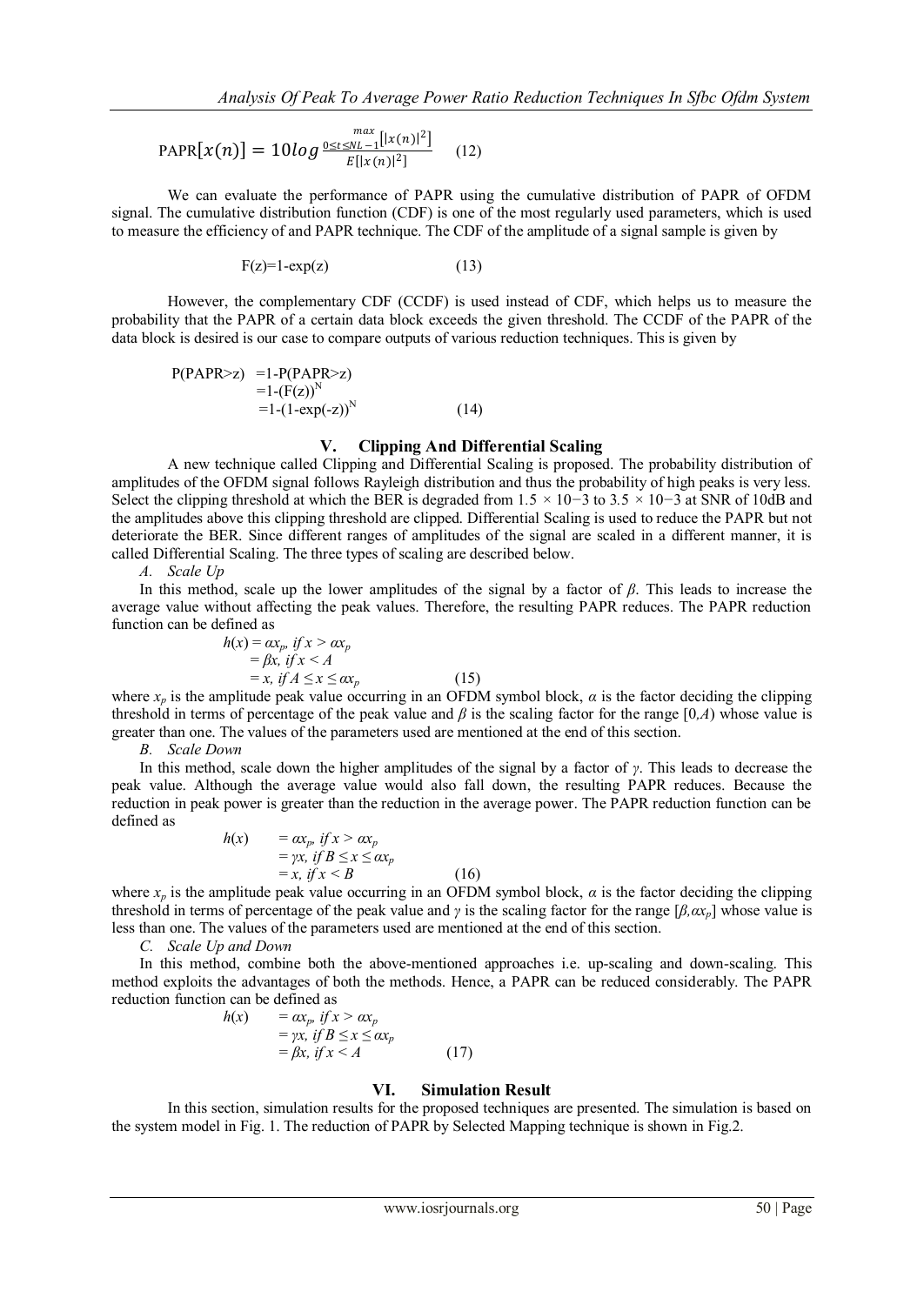

Fig.2. PAPR Reduction using Seleted mapping

The original signal has the PAPR value of nearly 65db. The Clipping and Scaling Technique is applied to that signal that is Scale Up, Scale Down and Scale Up Down techniques are applied.



Fig.5. PAPR Reduction using Scale up down

The Scale Up Technique is applied to that signal, the PAPR value is reduced to nearly 8db. The Scale Down Technique is applied to that signal, the PAPR value is reduced to nearly 6.5db. The Scale Up Down Technique is applied to that signal, the PAPR value is reduced to nearly 1.5 db. Among these three techniques, the Scale Up Down Technique is the best method to reduce the PAPR value. The Scale Up, Scale Down and Scale Up Down method is described separately in Fig.3., Fig.4., and Fig.5. Fig. 6 shows the CCDF with Scale up, Scale own and Scale up-down by Clipping and Differential scaling.



www.iosrjournals.org 51 | Page